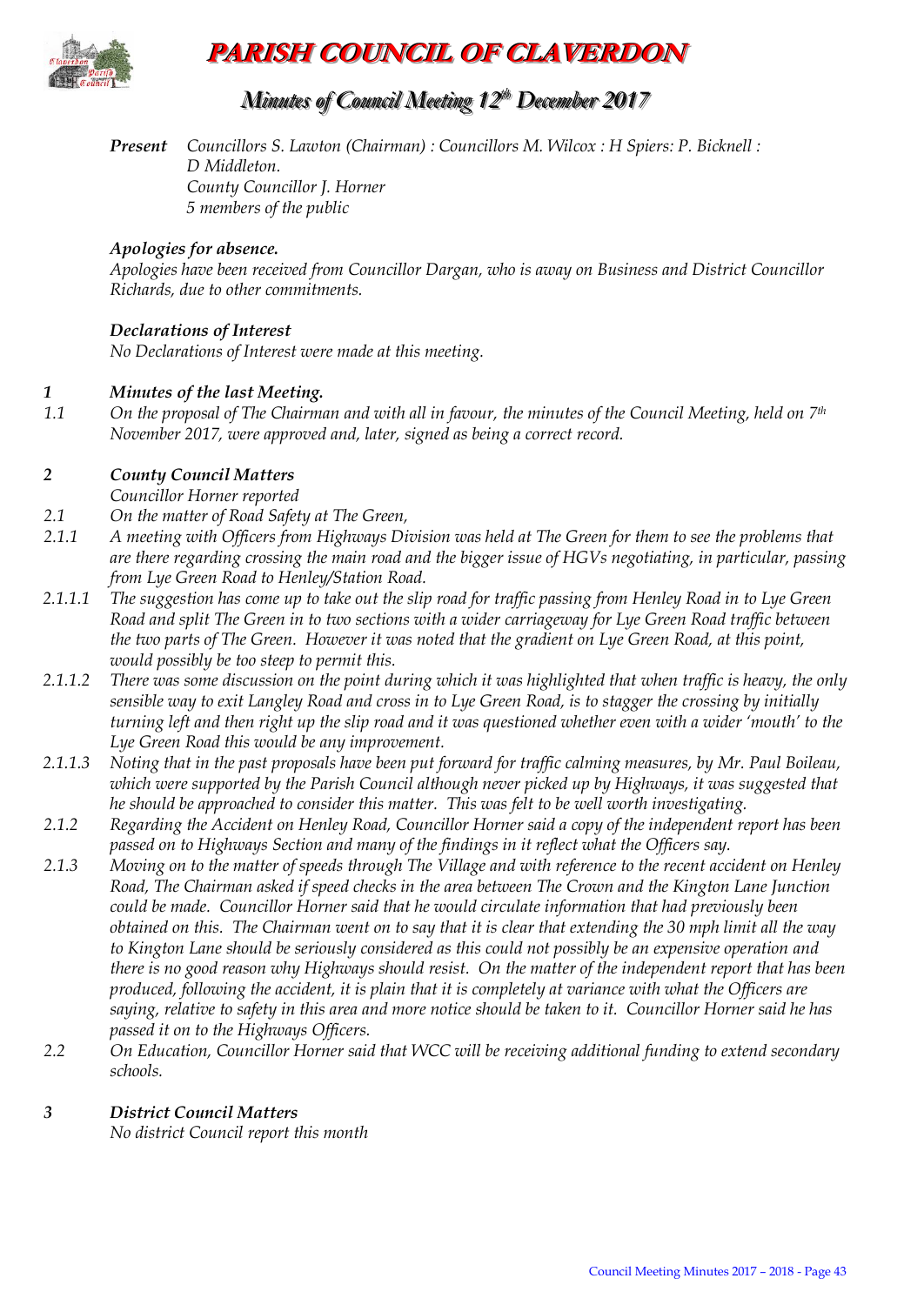# *4 Public Questions*

- *4.1 Dorothea Mitchell Hall*
- *4.1.1 Mr. David Viles requested clarification on the matter recorded in the November Minutes regarding the Dorothea Mitchell Hall. The minute in question suggested that stemming from the problems that had arisen, from in particular weddings, at The Hall, there is a section of nearby residents that would like to see The Hall closed. Mr. Viles asked who had made the comment and what is the reasoning behind it.*
- *4.1.2 There followed an exchange of views between the Public present and Council Members, regarding the difficulties in which The Hall management currently finds itself, in the course of which:*
- *4.1.2.1 It was ascertained that the specific point raised came in District Councillor Richards report and The Chairman referred Mr. Viles to The Councillor for clarification.*
- *4.1.2.2 It was pointed out due to the difficulties that have arisen, there are now virtually no outside bookings for the hall in the foreseeable future, and without them it cannot possibly continue to operate. Councillor Middleton said it had come very close to being closed down, and should this happen it was almost inevitable that the site would become a building site for new houses and The Village would undoubtedly lose a valuable asset.*
- *4.1.2.3 There was some discussion on the reason for the lack of bookings and it was concluded that the thing that seems to have made the most difference in weddings bookings, is that of insisting on a finishing time of 11:00 p.m. instead of 11:30 p.m. It was also noted that there had been no problems raised prior to 2016.*
- *4.1.2.4 Mr. Viles said that Residents, local to The Hall, do not wish to see it closed down and the minutes of this meeting must record this. The value of its remaining open and utilised for its original purpose is fully appreciated. The Chairman said that Council hears and will heed what is being said.*

#### *5 Planning.*

- *5.1 Update on previously considered applications.*
- *5.1.1 Fobello 1702781/FUL - Replace existing single storey garage with 2 storey side extension and alterations to appearance of dwelling.*
- *5.1.1.1 A Response of No Objection was agreed at Council Meeting 5th October 2017, to a Variation of materials under approved scheme 17/00809/FUL*
- *5.1.1.2 The Application Approved 3rd November 2017*
- *5.1.2 The Ridge 17/02558/VARY – Variation 2 and 5 of planning permission 17/00210/FUL for the 'replacement dwelling with integral garage an associated works' variation seeks to amend driveway access.*
- *5.1.2.1 CPC submitted an objection to a second access drive at the time of the original application, and the requirement subsequently withdrawn, with the application being approved in this condition. This application to vary the approval and reintroduce the second access was then submitted and The Council again repeated the objection.*
- *5.1.2.2 With the views of The Council being at variance with that of the Planning Officer, the application was referred to Committee for a decision when the decision of the committee was to approve the Application. The Notification of the Decision, confirming this was circulated on 18th November.*
- *5.1.3 Heart of England Farms 17/01698/FUL – Retrospective application for installation of bulk feed silo for use in connection with Game Bird Enterprise.*
- *5.1.3.1 CPC submitted an objection on grounds that there have been various applications amounting to four Silos in the past, in this same area, all of which still apply in this case. Of those four units, three were refused and the fourth withdrawn, pending an overall site utilisation review. The review was carried out but did not cover the Silos.*
- *5.1.4 The Planning Officer, being minded to approve the application, the matter was referred to The Planning Committee on 22nd November 2017 with a recommendation to approve. On a vote of four to three the application was approved by The Committee. The Chairman noted that during the course of presenting the case to the committee, the point was very strongly made about the continued expansion of the scale of operation on the site and that this cannot be allowed to continue.*
- *5.1.5 The Old Vicarage 17/0350/TREE – Sundry work on 14 Trees/Hedging*
- *5.1.5.1 Having circulated the application to Councillors for comment, CPC Returned response of 'No objection' and The Application was subsequently Approved 16th November 2017.*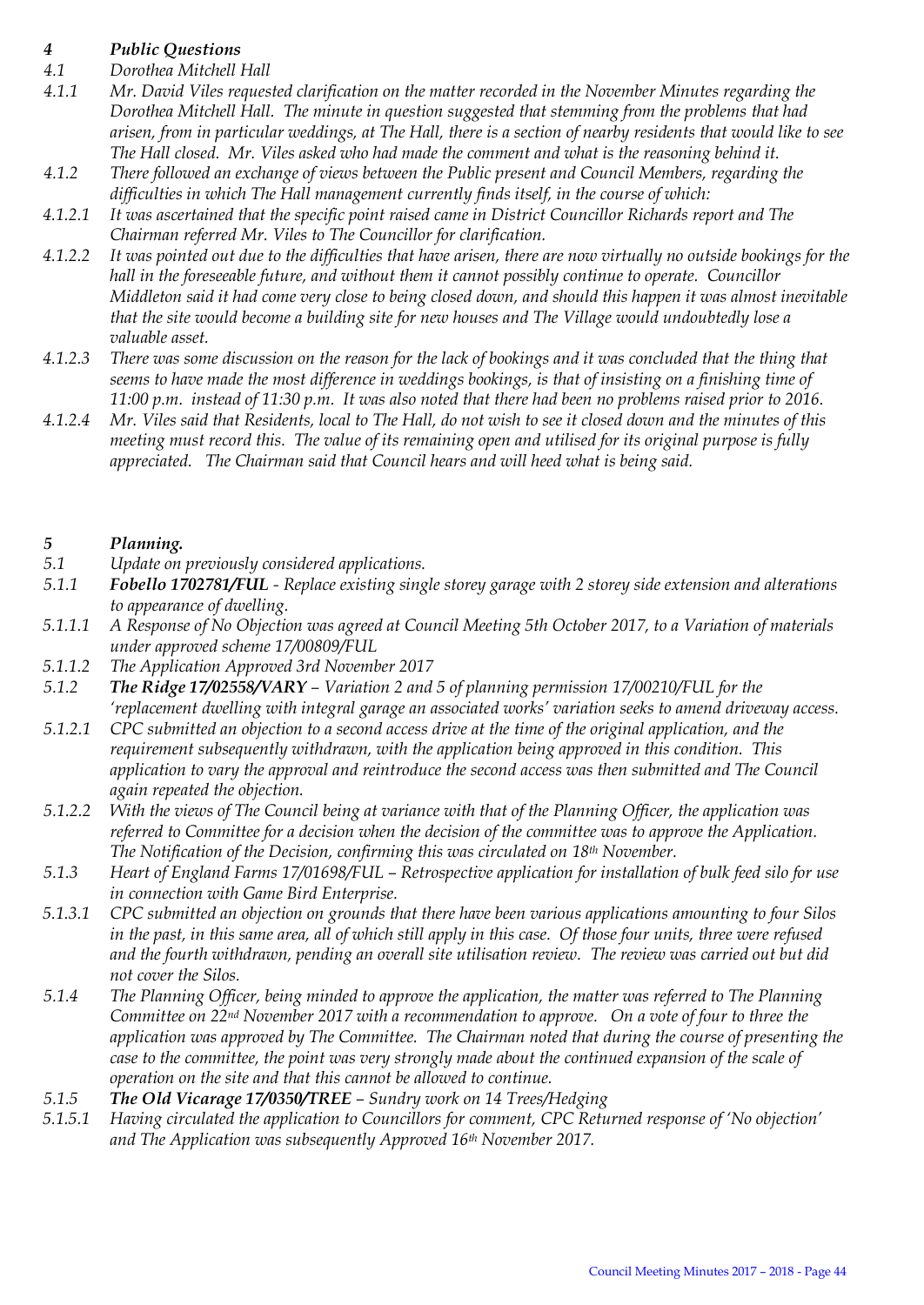*5.1.6 Heart of England Farms 17/01698/FUL - Retrospective application for installation of bulk feed silo in connection with Game Bird Enterprise. CPC Objection submitted on grounds of Green Belt intrusion and contrary to Local District Plan 2000.*

*Referred to Committee 22nd November with the Planning Officer's recommendation to approve. Application Granted at Committee with the proviso that within two months of the cessation of the use of the land for game bird rearing, the silo will be removed in its entirety.* 

- *5.2 Applications Received and having a Response Date Inter-meeting*
- *5.2.1 Claverdon Recreation Field 17,03245/FUL – Proposed single storey extension to sports pavilion The Application can be viewed on line using the link*
- *5.2.1.1 Following e-mail circulation of this application for comment, a response fully supporting the proposal was submitted.*
- *5.3 Applications Discussed at this meeting.*
- *5.3.1 2 Cloverdown, The Green 17/03476/TREE - T1 - Field Maple - Remove H1 - Privet – Exempt*
- *5.3.1.1 Following discussion, it was agreed that 'No representation' be made to this application.*
- *1.1.1 Fieldway, Langley Road 17/03340/FUL - Extensions and alterations to remodel existing bungalow including raising part of the roof.*
- *1.1.2 Following discussion, it was agreed that 'No representation' be made to this application.*
- *1.1.3 Rose Cottage, Star Lane 17/03491/FUL – Proposed Two Storey Side extension.*
- *1.1.4 Following discussion, it was agreed that 'No representation' be made to this application.*
- *1.2 Other Planning Issues No other Planning Issues raised at this meeting.*

#### *2 Neighbourhood Plan*

- *2.1 Update on present situation.*
- *2.1.1 The Chairman said that the Neighbourhood Plan is almost completed, ready for pre-submission consultation, when it will open to comment from local businesses and organisations and The Village Residents.*
- *2.1.2 Prior to display and circulation it is required that, as the Qualifying Body, The Parish Council must approve The Neighbourhood Plan to be released for Public Consultation. A copy of The Plan was circulated with the agenda papers, and on the proposal of The Chairman, with all in favour, The Neighbourhood Plan as circulated was approved to be released for Public Consultation.*

# *3 CLASP*

*3.1 RTA Henley Road This matter was covered at Item 2.1.2 as a County Council Issue.* 

# *4 Recreation Field*

*4.1 Pavilion Extension*

*Planning Application has been accepted by the Planning Office and released for Public Consultation with a closing date for comments of 1st December. Council has returned a response supporting the proposal.*

- *4.2 Trees*
- *4.2.1 Elderberry adjacent to boundary wall of The Old School Cottage*
- *4.2.1.1 This is a self set tree that has grown to such a size that the roots are felt to be putting the boundary wall footings and drains of the cottage at risk. Council has been requested to have the tree removed, to prevent this, to which end an estimate has been obtained for £180 to carry out the work. Following some discussion it was agreed that the work could be put in hand, bearing in min that as it is within the Conservation Area it will need Planning Consent.*
- *4.2.2 Oak Tree in the Border between The Recreation Field and Ambleside.*
- *4.2.2.1 Council has been requested to deal with the dead wood in the canopy of the tree for which two estimates have been obtained to take out the dead wood, lift and balance the Crown, one at £1000.00 the other at £380.00. Following Discussion, it was agreed that the work could go ahead at the lower estimate, providing that the cost was shared with Ambleside (as minuted at the last meeting). Like the Elderberry, this will need clearance from Planning department.*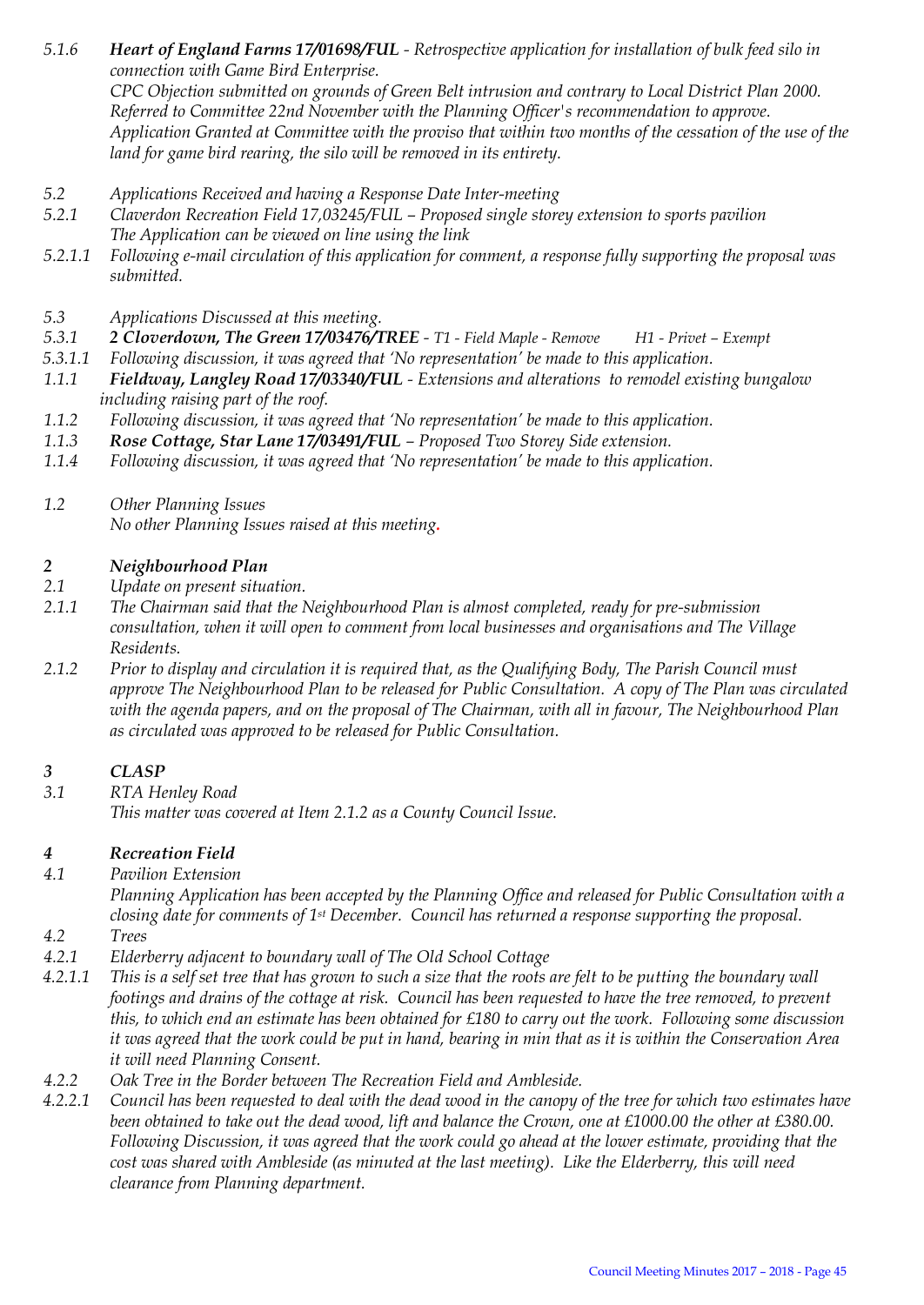# *5 Footpaths /Bridlepaths*

*5.1 The Chairman said that as far as he is aware there is no work required at the present time in keeping the footpaths clear. There was some discussion regarding access gates on the footpaths, and whether assistance is still available from WCC in the provision of new gates. This to be checked out.*

# *6 Yarningale Common*

- *6.1 Trees adjacent to Dingleberry Cottage*
- *6.1.1 A further estimate has been obtained for dealing with the trees overhanging the house at Dingleberry Cottage and the two dead trees at the opposite side of the garden (reported at the last meeting), this amounting to £1,500 compared with the first of £480. Following discussion, it was agreed to go ahead with the lower estimate.*

# *7 General Other matters including any arising from Earlier Meetings and not already covered.*

- *7.1 Claverdon Community Land Trust*
- *7.1.1 e-mail received from County Councillor J. Horner (logged in post at Item 12.10) explaining that CCLT has applied to District Council for a grant to further its activity in The Village, to which SDC has indicated that it is likely to be granted, providing that it is supported by The Parish Council.*
- *7.1.2 The objectives set by CCLT in respect of housing needs of the village, generally fall in line with those of The Council, and The Chairman suggested that The Council should show support for this. This was agreed 7.2 Claverdon School.*
- *7.2.1 An e-mail was received (logged as Item 12.11 in the Post Received) from The Chairman of the School Governors, Mr. Steve Wilson, explaining that there is currently a vacancy on the Board and asked consideration of a Councillor to fill the post.*
- *7.2.2 Mr. Wilson attended the meeting and explained that this would be of great benefit and would be very much welcomed by the board members, as it would promote closer working between The Council and The Governors to the benefit of the all parties.*
- *7.2.3 Councillor Spiers said that, if it were the wish of The Council, she would be happy to take this on, her own children having attended the school and she having been involved in supportive work in the past. The Chairman thanked her for the offer, and proposed that it should be accepted. This was agreed with all in favour.*
- *7.3 New Parish Clerk.*
- *7.3.1 Updating The Council on the position with regard to the appointment of the new Clerk, The Chairman confirmed that he had received satisfactory references in respect of Margo Key, and it was agreed that Councillor Wilcox would now issue the formal Employment Contract to her.*

# *8 Post Received*

*12.1 WCC Localities and Communities*

*Scam Awareness update for November (Circulated by e-mail).* 

# *12.2 Warwickshire Police and Crime Commissioner*

*Warwickshire Crime and Police Commissioner's November Update (Circulated by e-mail.)*

# *12.3 Alcester North SNT*

*Weekly update and prompt w/c 12th November 2017 - two Claverdon Mentions, Burglary from Business Premises, Langley Road two porta Cabins broken in to and doors and light damage : Suspicious Black Vehicle seen to drive up and down slowly - Bearded Driver. No offences disclosed. (Circulated by e-mail).* 

*12.4 WCC Localities and Communities* 

*Scam Awareness update for November. (Circulated by e-mail).* 

# *12.5 WCC Public Health*

*Director of Public Health Report 2017. (Circulated by e-mail).* 

# *12.6 WCC Healthwatch Warwickshire*

*Healthwatch Warwickshire News update for November 2017. (Circulated by e-mail).* 

# *12.7 County Councillor J. Horner*

*County Council November Report. (Circulated by e-mail).* 

*12.8 Steve Wilson - Chairman of School Board of Governors*